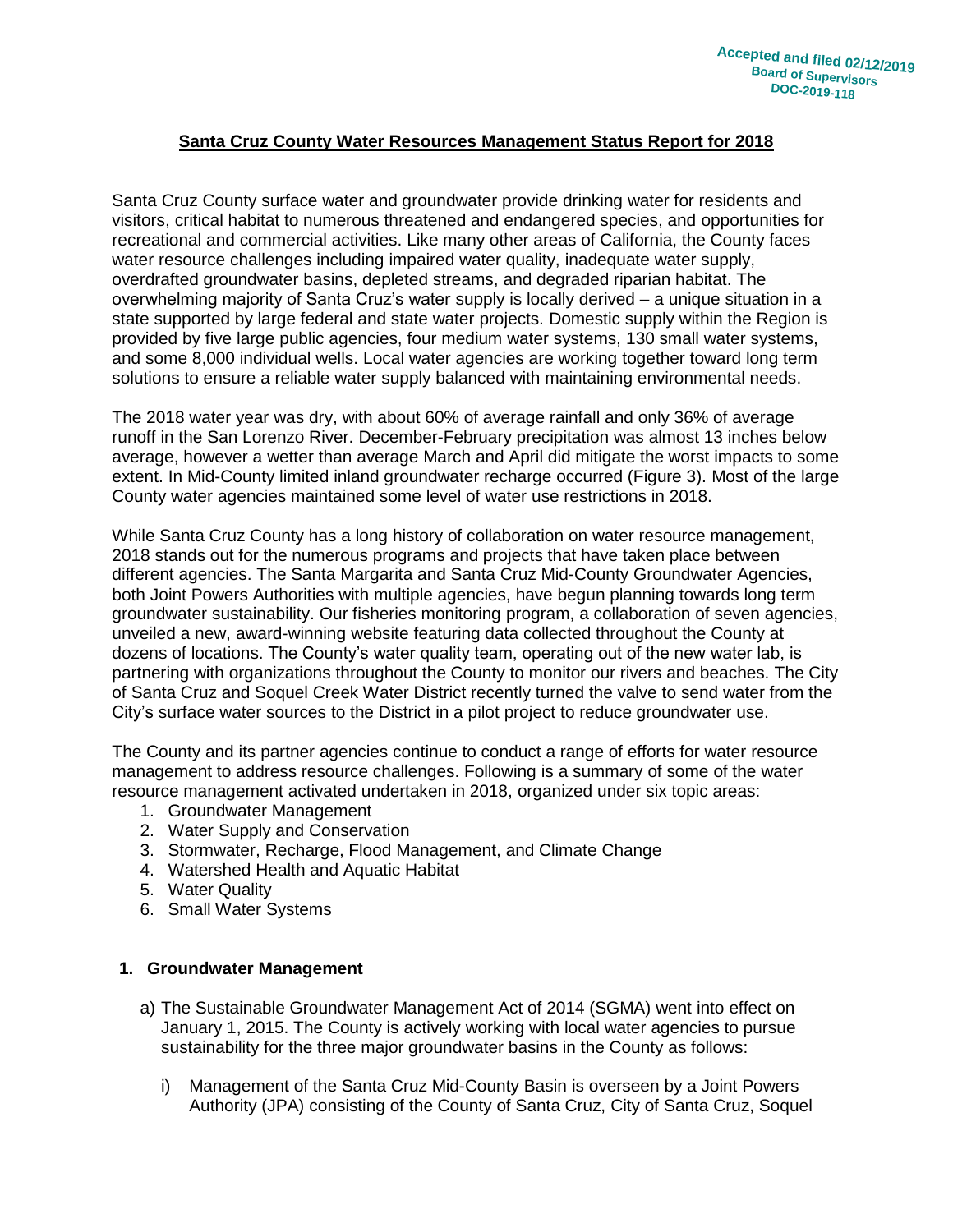Creek Water District and Central Water District. This JPA is referred to as the Santa Cruz Mid-County Groundwater Agency (MGA), which has been recognized by the State Department of Water Resources (DWR) as the Groundwater Sustainability Agency (GSA) for the basin. The MGA governing board includes three private well representatives and two representatives from each partner agency. In 2018, the 13 member Groundwater Sustainability Plan (GSP) Advisory Committee, which comprises representatives from various interest groups in the Basin, met monthly to discuss sustainability indicators for the Basin. They are working closely with staff, the technical team, and the groundwater model to assess groundwater conditions and develop management objectives. The Committee will ultimately be making policy recommendations to the MGA Board on sustainability targets for the basin, and how those can be achieved. A Surface Water Working Group met twice in 2018 to provide additional guidance to the Advisory Committee about surface water and groundwater interactions. The MGA received a \$1.5 million grant from DWR for Plan development. More information is available at [www.midcountygroundwater.org.](http://www.midcountygroundwater.org/)

The Mid-County Basin is designated by the State as being in a condition of critical overdraft, which requires completion of the GSP by January 2020. The basin has experiences seawater intrusion in some areas, and offshore investigations have shown seawater close offshore in other areas. Groundwater extraction has also likely reduced streamflow. Reduced water use by Soquel Creek Water District customers has resulted in significant improvement of coastal groundwater levels (Figure 3) but further work is needed to ensure long term sustainability.

ii) Management of the Santa Margarita Basin is overseen by a JPA consisting of the County, the Scotts Valley Water District, and the San Lorenzo Valley Water District. This JPA is referred to as the Santa Margarita Groundwater Agency (SMGWA), which has been recognized by DWR as the GSA for the basin. The SMGWA governing board includes two private well representatives, two representatives from each partner agency, and one representative each from the City of Scotts Valley, the City of Santa Cruz, and the Mount Hermon Association. In 2018 the SMGWA invested in an analysis of the existing groundwater model to identify improvements needed, and a facilitator to work with the Board to identify Guiding Principles. More information is available at [www.smgwa.org.](http://www.smgwa.org/) The SMGWA received a \$1 million grant from DWR for Plan development.

The Santa Margarita Groundwater Basin is not designated as being in critical overdraft, but it has experienced a significant historical decline in groundwater levels and reduction in streamflow. The GSP for Santa Margarita must be completed by January 2022.

iii) The Pajaro Valley Water Management Agency (PV Water) is the designated Groundwater Sustainability Agency for the Pajaro Valley Basin.. PV Water submitted the Basin Management Plan Update (2014) along with the supporting programmatic Environmental Impact Report, the Agency Act, and other supporting documentation to DWR as a Groundwater Sustainability Plan Alternative in 2016. To date, DWR has not provided a response on the submittal. More information is available at [https://www.pvwater.org](https://www.pvwater.org/) and [https://sgma.water.ca.gov/portal/#intro.](https://sgma.water.ca.gov/portal/#intro)

The Pajaro Valley groundwater basin is also designated as being in critical overdraft, with groundwater levels below sea level and seawater intrusion extending inland to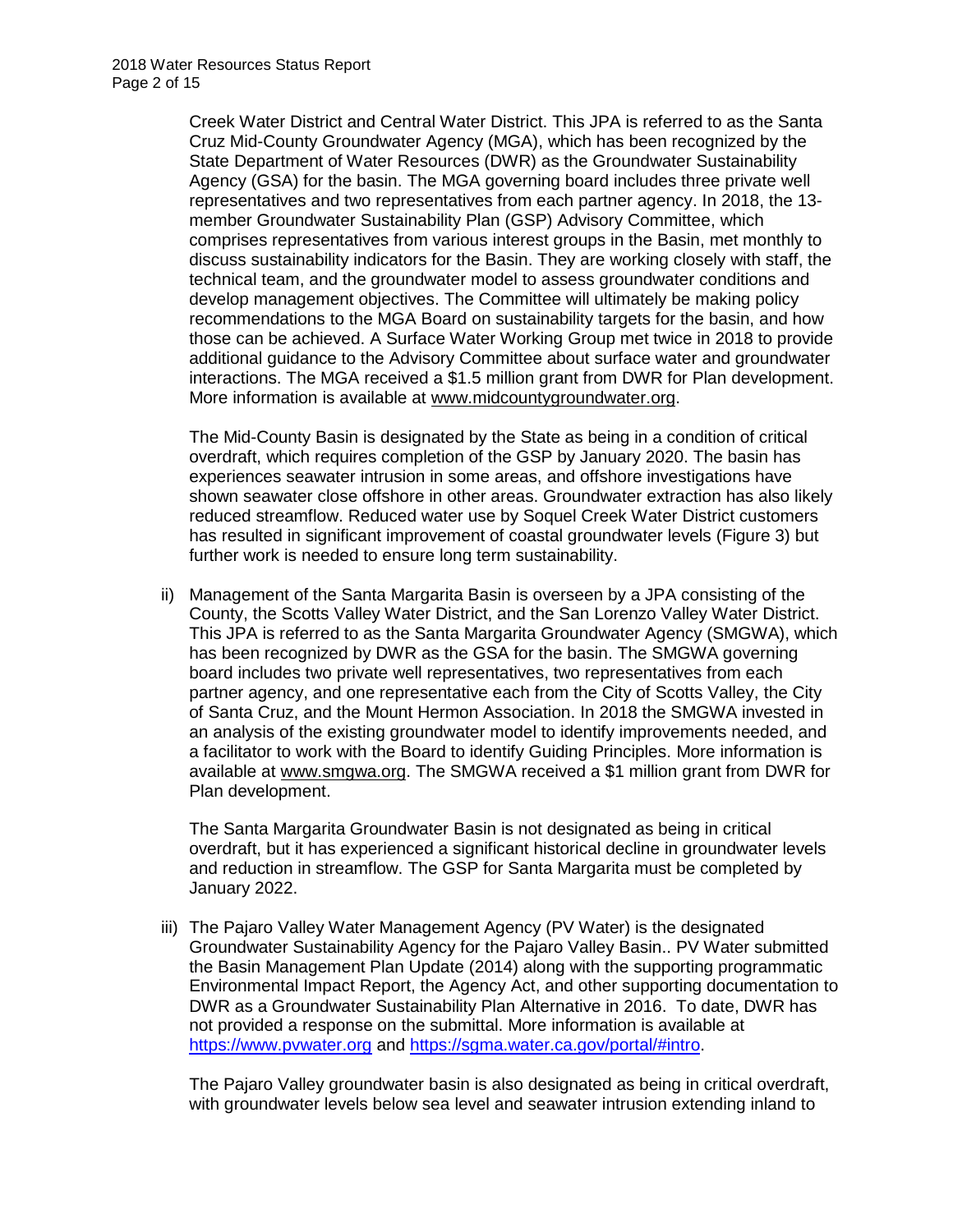Highway 1. Preliminary results indicate that in 2017 groundwater levels in the Pajaro Valley Basin recovered several feet to levels observed in 2011 before the drought. In the spring of 2017, most of the basin had groundwater surface elevations at or above sea level, in the summer of 2017, water levels throughout portions of the basin were at or below sea level.

- b) Mid-County Groundwater Agency received the results of a project to map seawater intrusion in the groundwater aquifers immediately offshore of the Mid-County area. The project involved recording geophysical measurements with a low-flying helicopter, using technology originally developed and used in Denmark. The results showed that the offshore freshwater/saltwater interface below the ocean floor is immediately off the coast in the Mid-County area. This indicates that there is immediate risk to coastal wells from seawater intrusion if the aquifer is not managed properly.
- c) The County continues to work with a \$250,000 grant from DWR to assist with outreach and Groundwater Sustainability Plan Development for the Mid-County Groundwater Basin. The grant is currently funding improvement of the groundwater model for the basin with particular emphasis on stream flow and the impacts of non-municipal pumpers. Initial findings suggest that inland pumping has little effect on coastal groundwater levels and resulting seawater intrusion.
- d) The County continues to coordinate submission of groundwater level data to the State's 'CASGEM' groundwater monitoring program. County staff is also offering free well soundings to private well owners in the Santa Margarita and Santa Cruz Mid-County basin boundaries.

## **2. Water Supply and Conservation**

- a) County water use has declined greatly since 2000 even as the population has grown (Figure 1). Figure 2 shows precipitation and water use from 1984-2018. Water use remains below the pre-drought levels due in part to permanent water conservation measures such as plumbing fixture retrofits and drought tolerant landscaping that many residents implemented during the drought. All of the large public water systems continued to promote conservation and many have water rates that encourage low use. In 2018 the City of Santa Cruz had a Stage 1 alert, Soquel continued a Stage 3 Water Shortage and Groundwater Emergency, and SLVWD maintained Stage 2 water restrictions.
- b) County staff have participated with all the countywide water agencies in the Water Conservation Coalition of Santa Cruz County to increase outreach and education to the public. The Coalition participated in numerous events including Earth Day and the County Fair, and maintained the website: www.watersavingtips.org.
- c) The Soquel Creek Water District continued to maintain their Water Demand Offset (WDO) program which, in lieu of a building moratorium, allows new development to proceed without increasing demand on the basin. The WDO program is intended to serve as a bridge until a supplemental water supply can be secured. The program requires developers to fund a reduction in existing water use and/or increase in supply amounting to 200% of their projected new water use.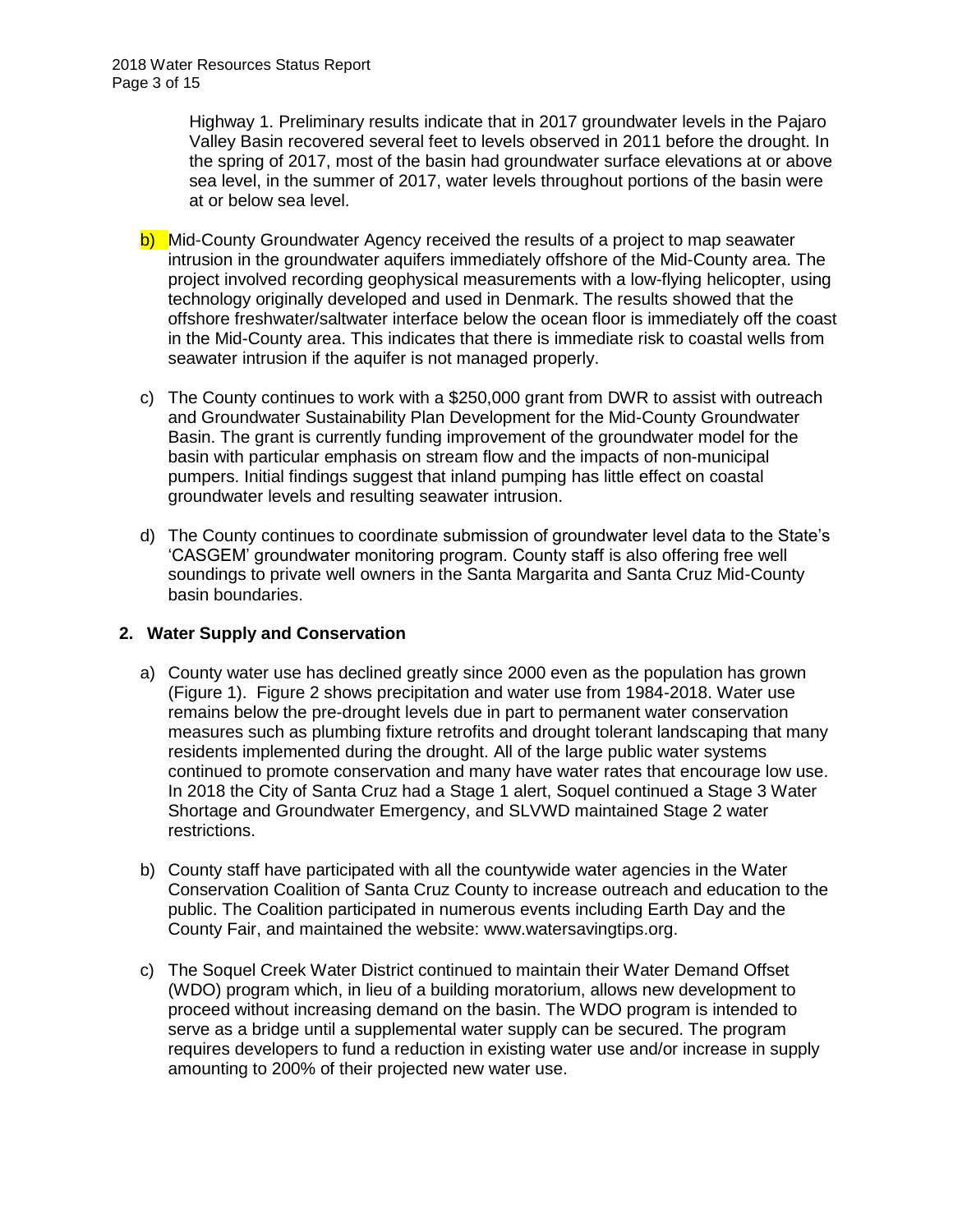In 2018, 50% of each development project's offset fee of \$55,000 per acre-foot was directed toward future long-term water conservation projects be implemented by the District, and the remaining 50% was used to fund their enhanced toilet rebate program. As this offset requirement was dependent upon the rate in which District customers participated in the enhanced toilet rebate program, there was a wait list to purchase credits and receive Will Serve approval. Developers also had the option of directly installing ultra-high efficiency toilets or proposing an alternate offset effort to the District Board. In total, 33 Will Serve letters were granted by the District Board in 2018. In November 2018, the Board approved using available WDO fees to begin funding a water meter system upgrade that is anticipated to save 86 AFY due to earlier leak notification features.

- d) The City of Santa Cruz Water Department and Soquel Creek Water District are continuing to work towards reducing groundwater pumping from the Mid-County Basin through a 5-year pilot program to provide winter surface water supply from the City to the District. After completing desktop and bench-top water quality studies and hydraulic modeling, the agencies turned the valve on December 3, 2018 to deliver treated surface water from the City's distribution system into the District's distribution system. Water quality and operational issues are being closely monitored this winter. If successful, next winter the District will purchase excess winter water again, if available, and increase the area of delivery. The water transfers pilot project ends in December 2020. This pilot project does not include provisions for returning water from Soquel to the City in the event of a drought. However, the two agencies continue to collaborate on the analysis to inform negotiations for longer term water exchanges and transfers.
- e) Since 2015, Soquel Creek Water District has been evaluating and developing Pure Water Soquel, its groundwater replenishment and seawater intrusion prevention project (Project). Over the last year, an independent panel commissioned under the National Water Research Institute (NWRI) concluded that "The Project is plausible, feasible, and protective of public health, with respect to the following elements: quality of the source water that would be provided by the Santa Cruz Waste Water Treatment Facility and use of proven advanced treatment technologies to produce water that meets all drinking water requirements and is protective of public health and the environment." The District also had its feasibility study for the Project accepted as complete by the State Water Resources Control Board and the Bureau of Reclamation; it was awarded a \$2M Prop 1 Planning Grant; won a National Award for its mobile educational trailer; and issued its Draft EIR June 2018. On December 18, the District certified its Final EIR and approved the Project.

The Project addresses the state's newly approved goals within the Updated Recycled Water Policy (approved December 2018) to minimize the direct discharge of treated wastewater to ocean waters and maximize the use of recycled water in areas where groundwater supplies are in a state of overdraft. In addition, the District was invited back to submit a full proposal for a Prop. 1 Implementation Grant (for up to \$50M dollars) which could, if awarded, reduce project costs by half.

f) The City of Santa Cruz Water Department is investigating the possibility of developing an Aquifer Storage and Recovery (ASR) program which would inject treated surface water into the Santa Margarita basin, and/or the Mid-County basin to increase storage. The intent would be to withdraw the water during drought years when surface water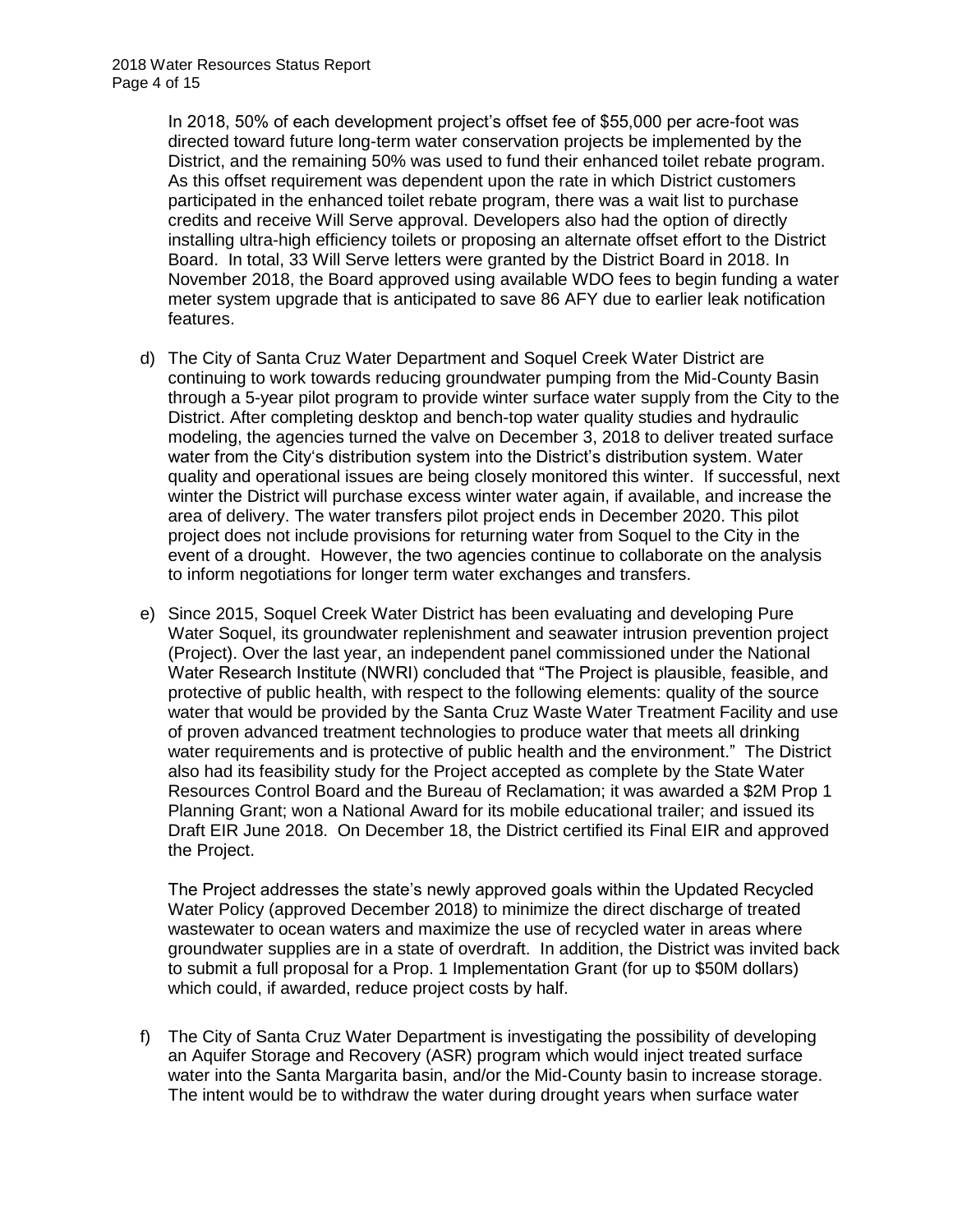sources are diminished. The water supply augmentation strategy estimated ASR to take 6-12 years before implementation, though there is a "go, no-go" decision point in 2020 after the next phase of feasibility pilot testing.

- g) The City of Santa Cruz Water Department has embarked upon a project to modify existing water rights to address key issues needed to improve the City's water system flexibility while enhancing stream flows for local anadromous fisheries. The project would include changes to the City's existing water rights regarding flow requirements, places of use, diversion methods and points, and extension of time to beneficially use existing rights under existing permits. No changes to the authorized amounts of diversions under any of the City's appropriative water rights is proposed.
- h) The City of Santa Cruz is also considering the feasibility of several larger scale irrigation projects using recycled water, and is entering phase 2 of their analysis of recycled water alternatives to augment water supplies. The City Council recently prioritized recycled water over desal at this time, to meet the water supply augmentation strategy schedule. Projects they will be considering include ongoing support of the Pure Water Soquel project, support of advancing non-potable reuse together with the City's Public Works Department, groundwater recharge with recycled water in both basins, and perhaps surface water augmentation in Loch Lomond. These alternatives will be better defined in the next few months and taken to the City's water commission.
- i) Scotts Valley Water District completed a recycled water study targeted at evaluating groundwater recharge with recycled water. The study concluded that 550 acre-feet per year would be available to such use and made a recommendation on the location. SVWD just signed a contract to do an environmental study of the project.
- j) The Scotts Valley Water District's "Think Twice" water use efficiency program achieved an estimated annual water savings of 7.67 acre-feet per year (AFY) in the last year.
- k) In the last decade three stormwater infiltration systems have been constructed in Scotts Valley. Scotts Valley Water District monitors all three – the combined infiltration total for water year 2018 was 22.43 AFY
- l) To improve the customer engagements, reduce water waste and increase efficiencies, Scotts Valley Water District launched Advance Metering Infrastructure program in 2016. They decided to use a phased approached and use in-house resources for the conversion. Approximately 50% of the meters have been installed so far and they have contracted with WaterSmart to design a robust Customer Engagement Portal.
- m) The County and San Lorenzo Valley Water District have been working on a grant from the Wildlife Conservation Board Streamflow Enhancement Program to develop a San Lorenzo Watershed Conjunctive Use and Baseflow Enhancement Plan. The Plan will be used to improve water supply reliability and increased summer stream flows in the immediate future, and recommend further infrastructure improvements needed in the long run. The County and San Lorenzo Valley Water District have implemented stream flow gaging and inflow studies to better understand availability of surface water, and a comprehensive analysis of the water supply impacts of different conjunctive use scenarios was completed.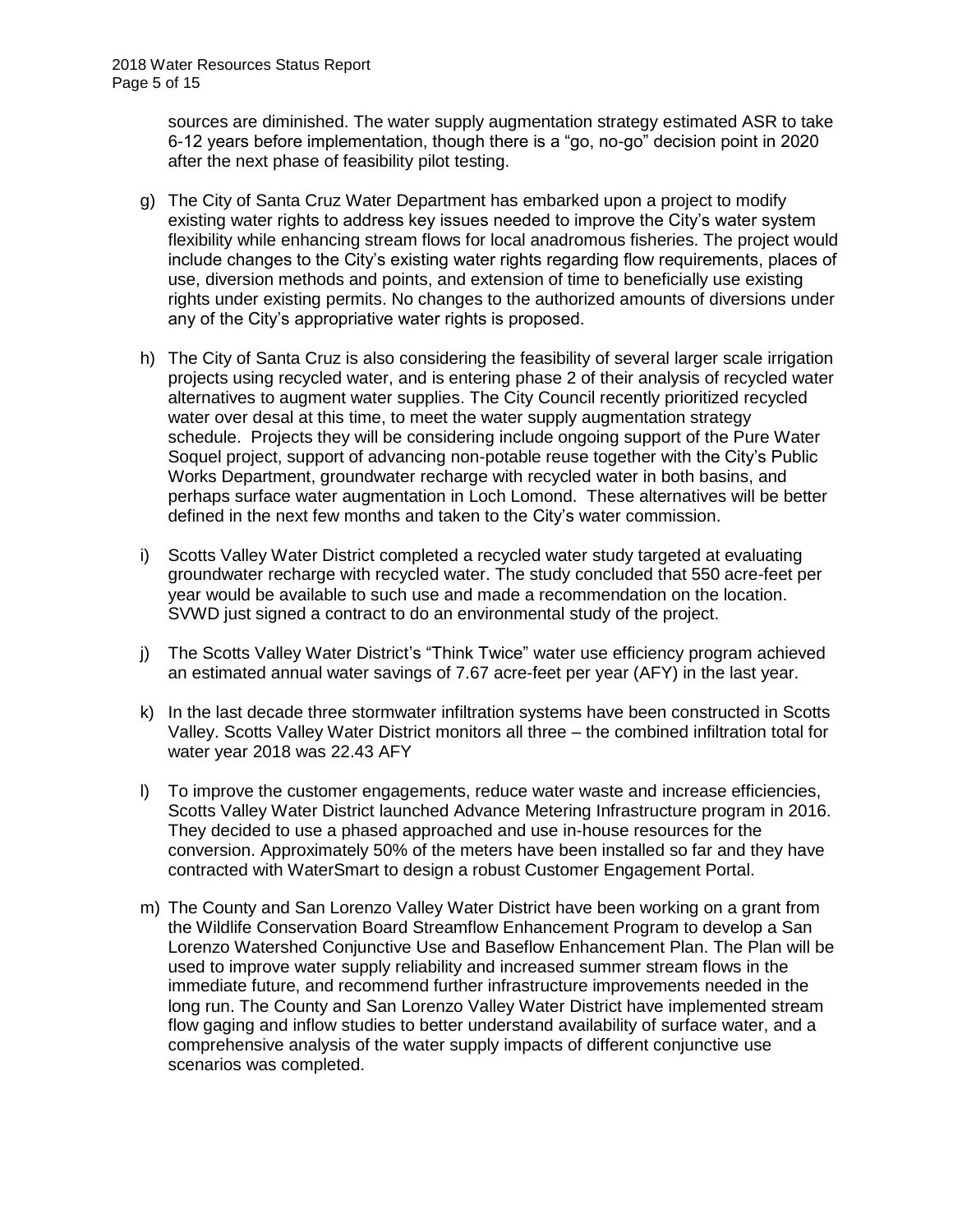- n) The County, City of Santa Cruz, San Lorenzo Valley Water District, and Scotts Valley Water District continue to collaborate on a Memorandum of Agreement to work together on exploring conjunctive water use options in the San Lorenzo Watershed and Santa Margarita Groundwater Basin. These efforts will explore many ways to utilize excess surface water when available to increase groundwater storage and water supply reliability and increase dry season stream flow.
- o) In partnership with the County and the Community Water Dialogue (a stakeholder group addressing aquifer overdraft in the Pajaro Valley), the RCD facilitated the development of the "Pajaro Valley Covered Fallow Plan" in February 2018. The plan came in response to landowner and grower interested in exploring voluntary rotational fallowing as one of many actions for conserving water. The results of this planning process can inform future incentive programs.
- p) The RCD continues providing a number of programs to assist growers with conserving water through irrigation efficiency and soil health improvements. Services include irrigation system evaluations, season-long monitoring of water use efficiency and irrigation scheduling improvements, practical field guides and irrigator trainings in English and Spanish, rebates for cover crop seed to reduce stormwater erosion and improve infiltration.
- q) In January 2017, the Pajaro Valley Water Management Agency (PV Water) Board of Directors approved an action to proceed with the implementation of water supply projects described in the stakeholder developed Basin Management Plan (BMP). The BMP describes a three-part approach to eliminate groundwater overdraft and halt seawater intrusion: 1) conservation of water, 2) optimization of existing water supplies, and 3) development of new water supplies. Led by agency staff, a team of engineers, environmental scientists, and others, began working to meet with stakeholders, refine project descriptions, develop preliminary designs with environmental documentation, apply for water rights, and seek grant funding to implement three proposed water supply projects:
	- i. *College Lake Integrated Resources Management Project*. When constructed this proposed project would collect, store, treat, and deliver approximately 2,400 acre-feet per year (AFY) of freshwater for agricultural irrigation.
	- ii. *Watsonville Slough with Recharge Basins*. This proposed project has the potential to yield 1,200 AFY by diverting storm water runoff from the Watsonville Slough system to a shallow aquifer system on the San Andreas Terrace.
	- iii. *Harkins Slough Facility Optimization*. This proposed project would improve both the existing diversion and recovery facilities, allowing PV Water to optimize the performance of its managed aquifer recharge and recovery facility and recovery up to 1,200 AFY.
- r) Over the past year, the PV Water staff and environmental experts have been studying the proposed College Lake Integrated Resources Management Project (Project) that would develop facilities to use the lake water as an alternative to groundwater for agricultural irrigation. This fall, the environmental experts completed studies for the proposed Project under the California Environmental Quality Act (CEQA). The results of these studies are now in review. Hydrologic and hydraulic modeling analyses, along with biological, cultural, geologic and other studies support the development of the Draft Environmental Impact Report (DEIR), which will be available for public review and comment in spring 2019. The proposed Project would increase the storage capacity of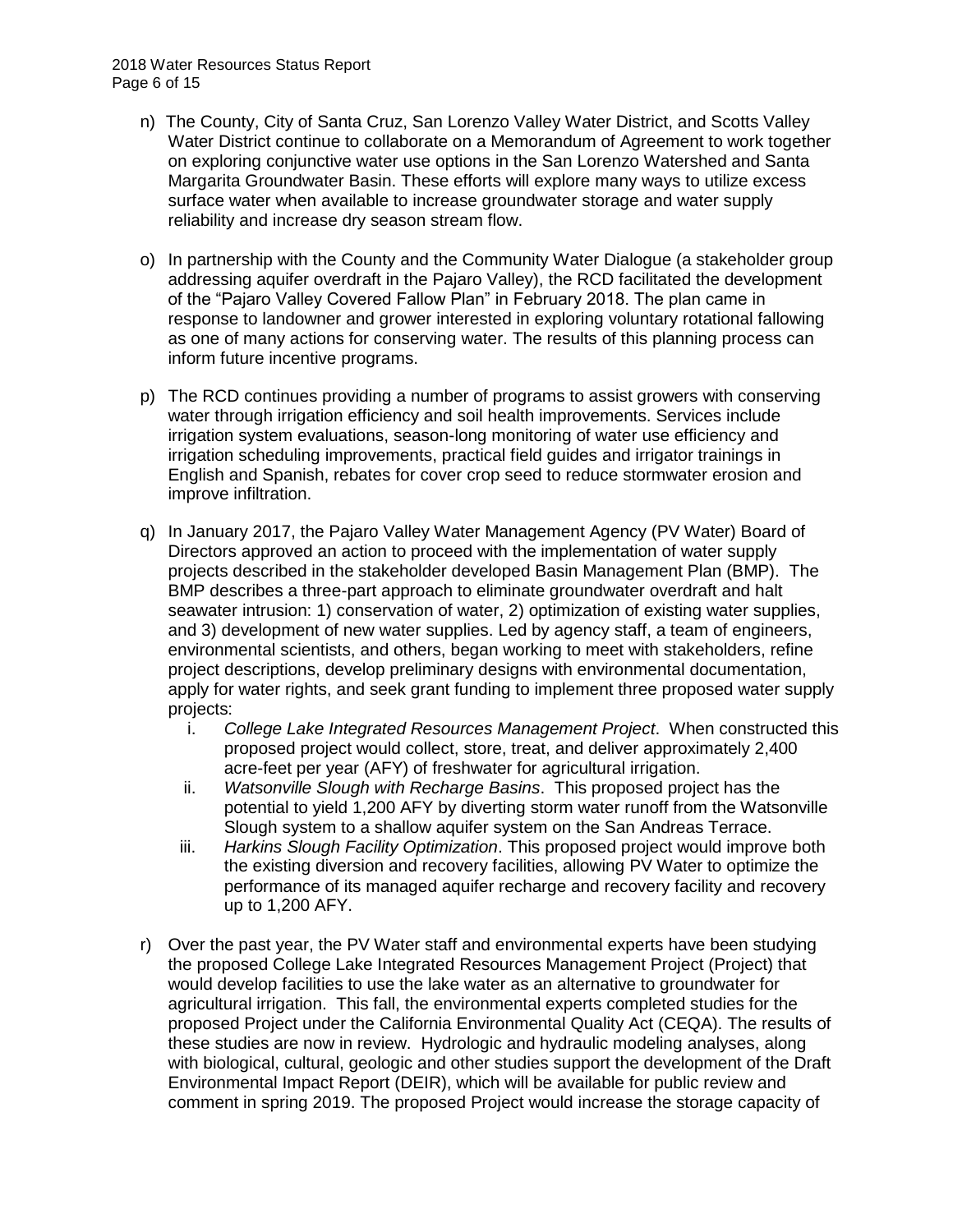College Lake to approximately 1,700 acre-feet and allow an estimated average of more than 2,000 acre-feet of water per year to be stored, treated, and delivered for agricultural irrigation, reducing the amount of groundwater pumped from the overdrafted basin.

- s) PV Water has completed Phase 1 of a grant funded project to provide 1.5 million gallons of additional storage of recycled water at the Watsonville Treatment Plant. Implementation of the three phases is projected to provide750 AFY of additional recycled water.
- t) Santa Cruz County partner agencies continue to work together on integrated regional water management (IRWM), with the Regional Water Management Foundation (RWMF) serving as a hub for the 12 partner agencies. The County and all of the cities and public agencies dealing with water are signatories to the Santa Cruz IRWM Memorandum of Agreement, which was updated in 2016. The agencies contribute \$80,000 annually to support maintenance of the IRWM efforts. The RWMF is also providing administrative services to the Santa Cruz Mid-County Groundwater Agency.
- u) The region continues to work to utilize IRWM grant funds to further evaluate and address the water needs of disadvantaged communities in the Central Coast region, including the Santa Cruz and Pajaro regions. This project is being administered by the RWMF.

# **3. Stormwater, Recharge, Flood Management, and Climate Change**

- a) Managed Aquifer Recharge (MAR) is a landscape management strategy that can help reduce aquifer overdraft by facilitating stormwater capture and infiltration into the aquifer. The Resource Conservation District (RCD) and UCSC worked with two landowners to implement MAR projects in the Pajaro Valley with funding from DWR and the USDA NRCS. Together with a third MAR project already completed, these systems are designed to recharge collectively ~300 AF/year. The RCD and UCSC continue to assess site suitability and develop additional MAR projects. The results of the MAR Suitability Study by Dr. Andrew Fisher from UCSC and the RCD are available at http://www.rcdsantacruz.org/managed-aquifer-recharge.
- b) The County of Santa Cruz Environmental Health received a \$35,000 grant from the State Water Resources Control Board to validate the results of a pilot project to use DualEM geophysical survey equipment to assess potential recharge locations initially identified through the MAR suitability maps. The device measures the electrical resistivity at different depths to provide a detailed evaluation of subsurface conditions. In November 2017, nine locations in and around the Mid-County Basin were surveyed with the DuelEM equipment. The new grant funds will allow staff to conduct soil borings and percolation tests at the locations identified as most suitable.
- c) The RCD, UCSC, and the PV Water are working to implement the Recharge Net Metering program. This is a unique 5-year pilot program that provides a financial incentive to landowners in the form of a rebate issued by PV Water for building a managed aquifer recharge (MAR) system on their property. The program will be tested for five years to assess the benefits to the Pajaro Valley Groundwater Basin and its residents. The primary focus of the ReNeM program is on stormwater collection directed to infiltration facilities, using a variety of techniques, to improve groundwater supplies
- d) The Santa Cruz County Flood Control and Water Conservation District Zone 7 (Zone 7), Monterey County Water Resources Agency (MCWRA), City of Watsonville, and other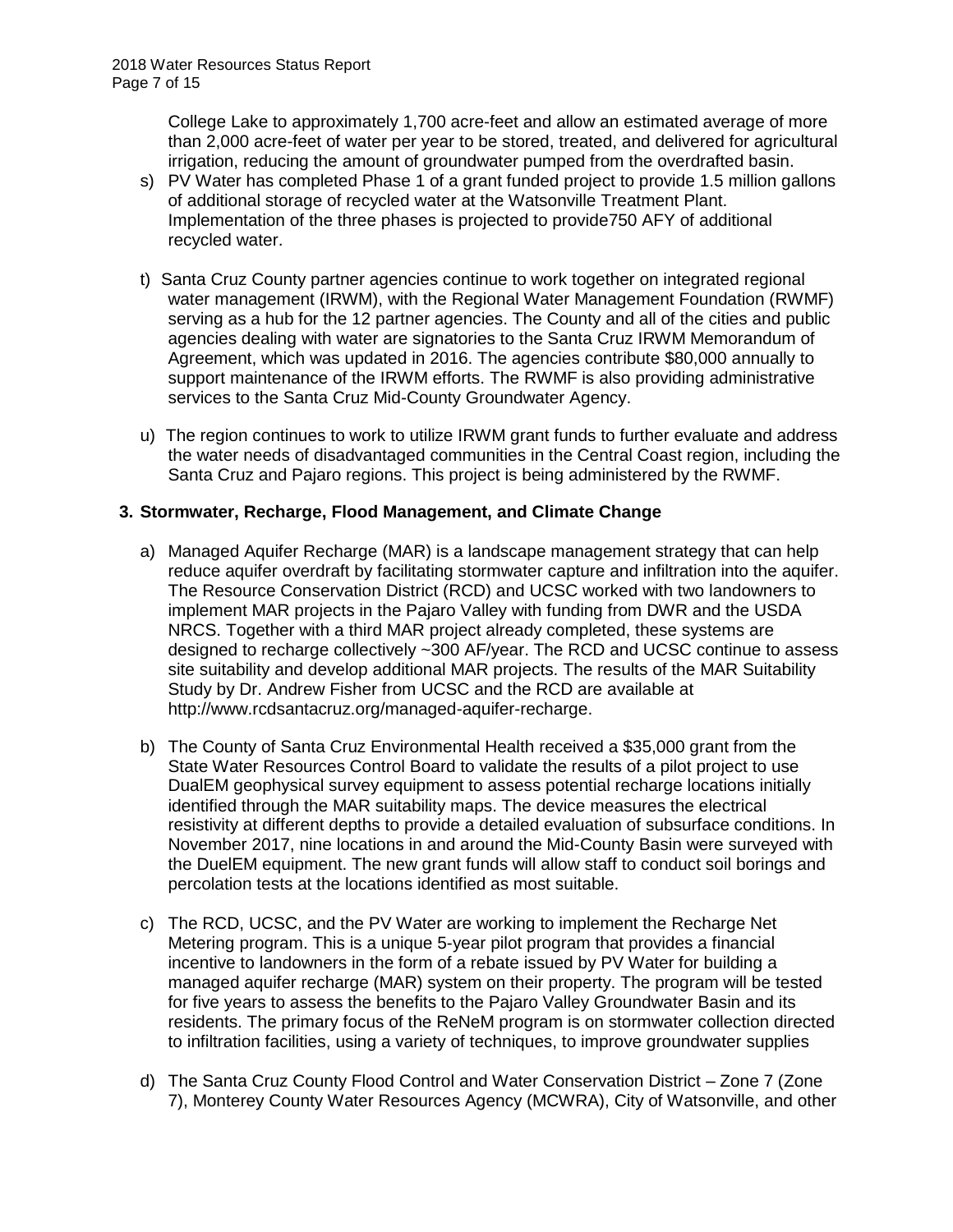entities continue to pursue implementation of a flood risk reduction project with the Army Corps of Engineers to significantly upgrade the flood conveyance system to provide an adequate level of flood protection for the Pajaro River, Salsipuedes Creek, and Corralitos Creek. The draft General Reevaluation Report and Environmental Assessment (GRR/EA) were completed by the Corps of Engineers and released in October 2017 for public review and comment, and a finalized GRR/EA is expected by March 2019 accompanied by a signed Director's Report. Zone 7 and MCWRA are seeking Federal and State investment for design and construction.

- e) The Santa Cruz County Flood Control and Water Conservation District continues to refine and expand County-wide stream and rain gage monitoring capability to support enhanced situational awareness and emergency response. This activity includes enhanced web-based, publicly-accessible data as well as improved communication and support of the County Emergency Operations Center and Emergency Management personnel. County Public Works Department (DPW) staff continue to maintain operation of the Automated Local Evaluation in Real Time (ALERT) flood warning system.
- f) The Santa Cruz County Flood Control and Water Conservation District Zone 7 (Zone 7) has recently completed extensive vegetation management in the Pajaro River and Salsipuedes Creek that provides flood flow conveyance through the existing U.S. Army Corps of Engineers Flood Control Project, consistent with the requirements of the 1949 Operations and Maintenance Manual requirements. Additionally, through coordination with Zone 7, the U.S. Army Corps of Engineers recently completed approximately \$6.5 million in storm damage rehabilitation assistance in the Pajaro River and Salsipuedes Creek system, restoring damages to sections of the levee system that occurred during the Presidentially-declared disasters of January/February 2017.
- g) County staff continue to implement the County's stormwater management program and update the program to address evolving State and Federal requirements.
- h) All of the current water supply planning projects take into account projected impacts of climate change, including increased water demand, reduced groundwater recharge, more significant droughts, and increased rainfall intensity.

## **4. Watershed Health and Aquatic Habitat**

- a) County Water Resources staff continue to implement various programs to benefit steelhead and coho salmon, which are two anadromous salmonid species that have historically occurred in County watersheds but have experienced a severe drop in numbers as a result of habitat and watershed degradation. Coho are designated as endangered and steelhead are designated as threatened under the federal Endangered Species Act.
- b) Water Resources staff continued to work with water agencies to conduct annual sampling of juvenile salmonids and stream habitat in four watersheds: San Lorenzo, Soquel, Aptos and Pajaro. In 2018, Water Resources staff completed 12-years of managing the annual sampling, which will now be overseen by the City of Santa Cruz. In the high baseflow year of 2017, steelhead juvenile densities and growth increased compared to severe declines during the drought. Preliminary results for 2018 show decreased numbers at San Lorenzo sites, with mixed results in the Soquel and Aptos watersheds. The population estimate for Soquel Lagoon was alarmingly low but the population estimate for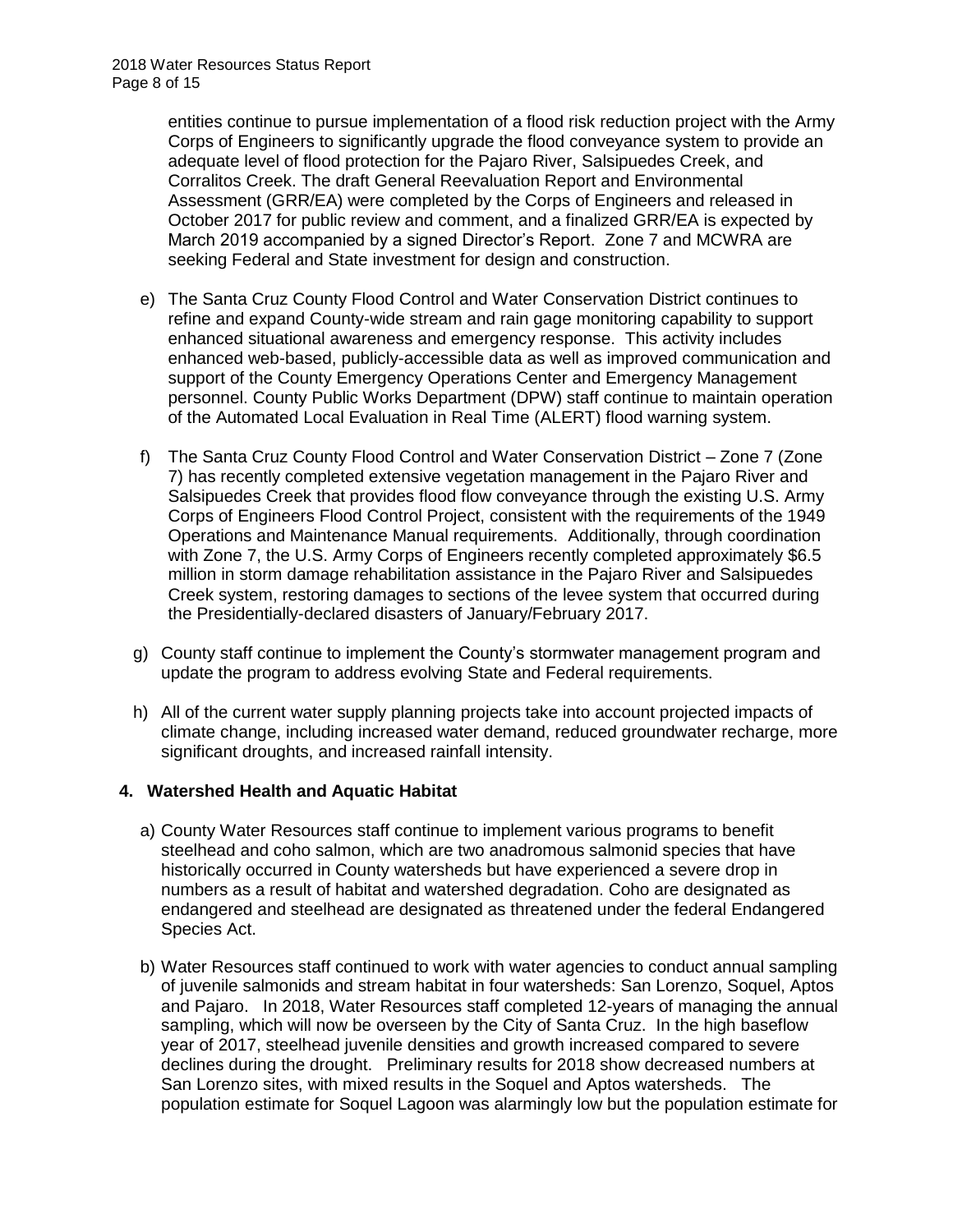Aptos Lagoon was encouraging. In all three watersheds, passage conditions were good but growth rates were lower than 2017.

- c) Water Resources staff partnered with the Information Services Department to complete a database and an interactive website to manage and display the results of fish monitoring efforts that were started by the County in 1981: http://scceh.com/steelhead.aspx. The website's StoryMap (interactive overview of the program) won third place in an international contest for natural resource content. Agency and public feedback has been very positive with this new on-line access to the steelhead monitoring program. County staff has completed additional portions of the database and are currently working to complete a data analysis website that will allow users to actively interact with the data.
- d) Water Resources staff continued to implement the Stream Wood Program to maintain large wood in streams for habitat value without increasing flood risks or jeopardizing public safety. Staff respond to public requests, evaluate fallen trees and accumulations of wood, and make a determination as to whether it is acceptable to leave wood in place or make minimal modifications as needed for public safety. While the moderate winter of 2018 created fewer new stream wood sites (20 compared to more than 50 in 2017), the total inventory of stream wood in County streams has increased over the past 10 years. There are now at least 45 sites with stream wood being monitored by the program. Significant benefits include pool formation and cover habitat, sediment retention and sediment sorting. Current efforts include training a new Public Works crew and improving data collection and reporting.
- e) Water Resources staff continue to work with Planning to develop a program to enhance the condition of the riparian corridor in streamside residential areas. In 2018, Water Resources staff and partners implemented a riparian planting project on the mainstem San Lorenzo River. With several partners, including the property owner, California Conservation Corps, Central Coast Wetlands Group and the Watershed Stewards Project, 138 native plants were installed at 3 sites. Project goals included evaluating the time and effort to implement riparian plantings and to field test riparian plants for fitting well into landscaped areas. Staff continued to develop plans for the Riparian Demonstration Garden to showcase native riparian plants that will a part of the new Felton Library site. The San Lorenzo 2025 group completed a plan for a Riparian Conservation Program, that includes the other efforts to improve riparian areas countywide. Partners are currently seeking funding to plan implementation efforts.
- f) The County provided funding to the Resource Conservation 'District of Santa Cruz County (RCD to work directly with property owners to provide outreach and technical assistance on repairing and preventing storm damage. From January 1, 2017 – July 1, 2018 the RCD responded to 123 requests for assistance, delivering on-site technical assistance at 52 properties for issues including home drainage/erosion, roads, landslides, and streambank failures. The RCD held two workshops on "Living on rural properties in the Santa Cruz Mountains" in June 2018 attended by 126 landowners.
- g) The RCD in partnership with Trout Unlimited and the County, is investigating the possibility of offstream storage and other methods for property owners along Soquel Creek to reduce dry season stream diversions. Several new stream gages have been installed along the creek to monitor flows.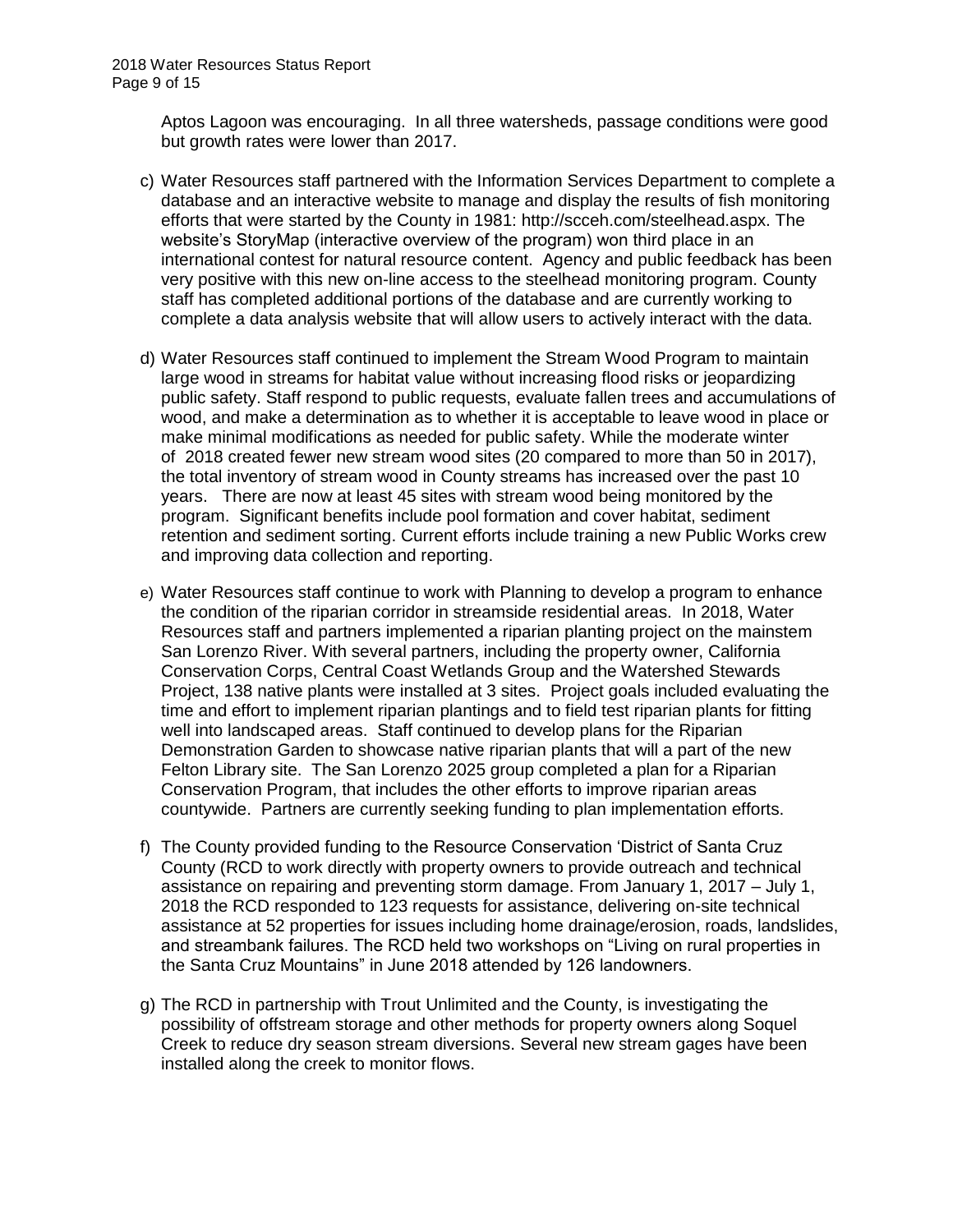- h) The RCD continued to work with landowners and agency partners to complete habitat improvement projects through the Integrated Watershed Restoration Program (IWRP). These projects include wetland restoration, fish barrier removal, rural road upgrades, stream habitat improvement, managed aquifer recharge projects, stormwater management and community education.
- i) The City of Santa Cruz and San Lorenzo Valley Water District continued efforts to monitor streamflow and habitat conditions in their drinking water watersheds in an effort to establish objectives for habitat improvement.
- j) Since 2015, the City of Santa Cruz released significantly more flow for fish than in previous years in Laguna, Majors, and Liddell Creeks, and the lower San Lorenzo River as a part of an interim agreement with the fishery agencies. In Fall 2018, the City observed coho salmon juveniles for the first time in Liddell Creek during their annual North Coast snorkel surveys. They also arrived at agreement on long-term instream flow goals for water operations with the Department of Fish and Wildlife and National Marine Fisheries Service. The City has initiated the environmental review process to formalize these increased streamflows as part of an update of City water rights.
- k) The City of Santa Cruz conducted a number of efforts, including ongoing lagoon monitoring, expanding their school interpretive programming, hosting the fourth annual State of the San Lorenzo River Symposium, and pursuing illegal stream diversions on critical streams.

## **5. Water Quality**

- a) During 2018, the County relocated the Water Quality Laboratory to a modernized space in 1060 Emeline. The scope of the Laboratory's analytical capabilities was expanded to enable more comprehensive monitoring of beaches, surface water, groundwater, and drinking water. The County also initiated a major database management upgrade for the Water Quality Program to provide more robust information on quality assurance and quality control. The Water Quality Laboratory is currently accredited under the State's Environmental Laboratory Accreditation Program (ELAP) and provides analytical services for small drinking water systems, private wells, storm drains, and other local water quality testing requirements. During 2018, the Water Quality Laboratory hosted several student interns.
- b) The County's ongoing recreational water monitoring program includes weekly monitoring of about 25 beach sites on a weekly basis to track potential health risks in compliance with AB411 and the Clean Water Act. County staff provided State Water Board representatives with field and laboratory workshops and continue to collaborate with the State on improving sampling methods and analytical protocols for monitoring recreational water quality.
- c) County staff continued to coordinate with the City of Santa Cruz, the City of Capitola, and the County Sanitation District to implement projects and conduct monitoring to assess public health threats, reduce bacterial contamination, and improve beach water quality. Data are posted on the County's website.
- d) County staff continued to participate with the City of Santa Cruz, Save the Waves Coalition, Surfrider Foundation, and the Sierra Club in the Cowell Beach Working Group,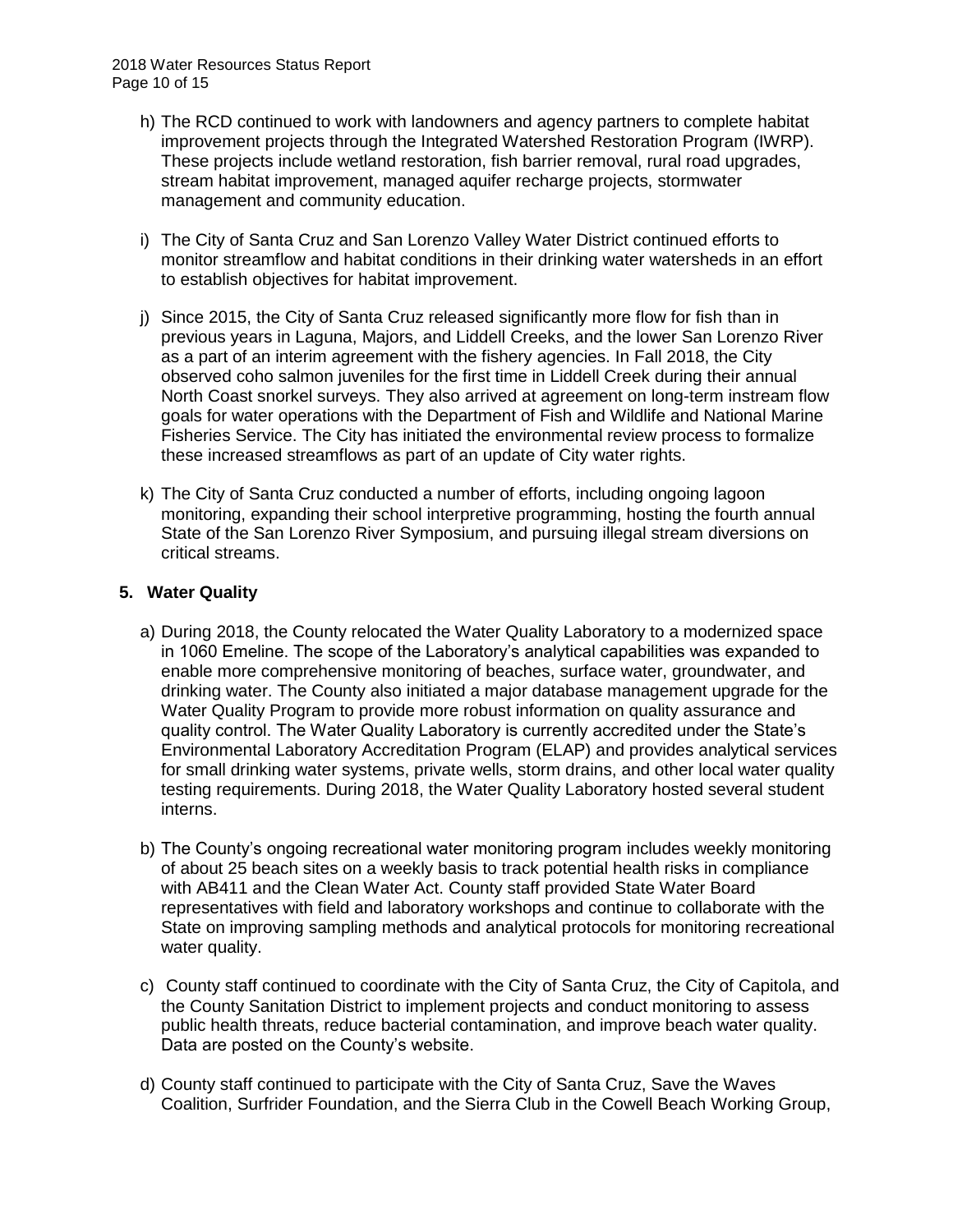meeting monthly to better understand and control the elevated bacteria levels at Cowell Beach that have resulted in it being named as one of the most polluted beaches in the State. The County conducted an intensive review of sampling and analytical protocols in comparison to data generated by the City of Santa Cruz. Ongoing City improvements continue to identify and eliminate significant sources of human contamination, resulting in significant improvements in water quality at Cowell Beach.

- e) County staff continue to work with the City of Watsonville to monitor harmful algae blooms in Pinto Lake. Reductions in the frequency and intensity of algal blooms during 2017 and 2018 are likely due to the sediment basin and treatment system, implemented in 2017. The Pinto Lake bloom in 2017 occurred much later in the year and was of shorter duration than previous years. There was no evidence of release of algal toxins in Pinto Lake during 2018. The County continues to monitor and maintain warning signs as needed at both Pinto and Kelly Lakes.
- f) County staff maintain ongoing efforts for water quality protection through septic system management, monitoring, and investigation, funded by County Service Area (CSA) 12. Properly functioning onsite sewage systems are a good method of groundwater recharge and contribute to approximately 14% of the San Lorenzo River's summer baseflow. County staff are working on updating the sewage disposal ordinance and preparing a Local Area Management Plan to comply with State standards for onsite sewage systems.
- g) County staff contribute monitoring data and statistical analyses of water quality in impaired watersheds (San Lorenzo, Soquel, Aptos, Pajaro, Corralitos/Salsipuedes) in accordance with the Total Maximum Daily Load (TMDL) requirements of the Clean Water Act.

# **6. Small Water Systems**

- a) County staff continue to assist and oversee 125 small water systems with 5 to 199 connections to maintain compliance with public health standards and meet the ongoing needs of the people and communities that rely upon them. (An additional 15 small systems with surface water sources are directly supervised by the SWRCB Drinking Water Division.) County oversight includes regulation of water quality, quantity, treatment, distribution, water system organization, and meeting evolving federal and state compliance requirements. Notable examples include:
	- Approving and inspecting the development of a water system and treatment plant serving the new visitor's center at Castle Rock State Park.
	- Overseeing a hazardous materials abatement project, permitting addition of new wells, and facilitating a grant from the State Revolving Fund to add needed water storage at Bonny Doon school for drinking water and emergency purposes.
	- Facilitating consolidation of a local commercial private water system and a small residential water system with nearby large public systems.
	- Permitting nitrate removal treatment installation at Gizdich Home Ranch.
	- Working with the Cal Poly Corp. to establish the installation of a new water system, treatment plant, and 100,000 gallon finished water storage tank.
	- Working with neighboring jurisdictions to implement the use of chloramine disinfectant for 6 water systems in the Summit area that purchase water from San Jose Water Works through the Montevina pipeline.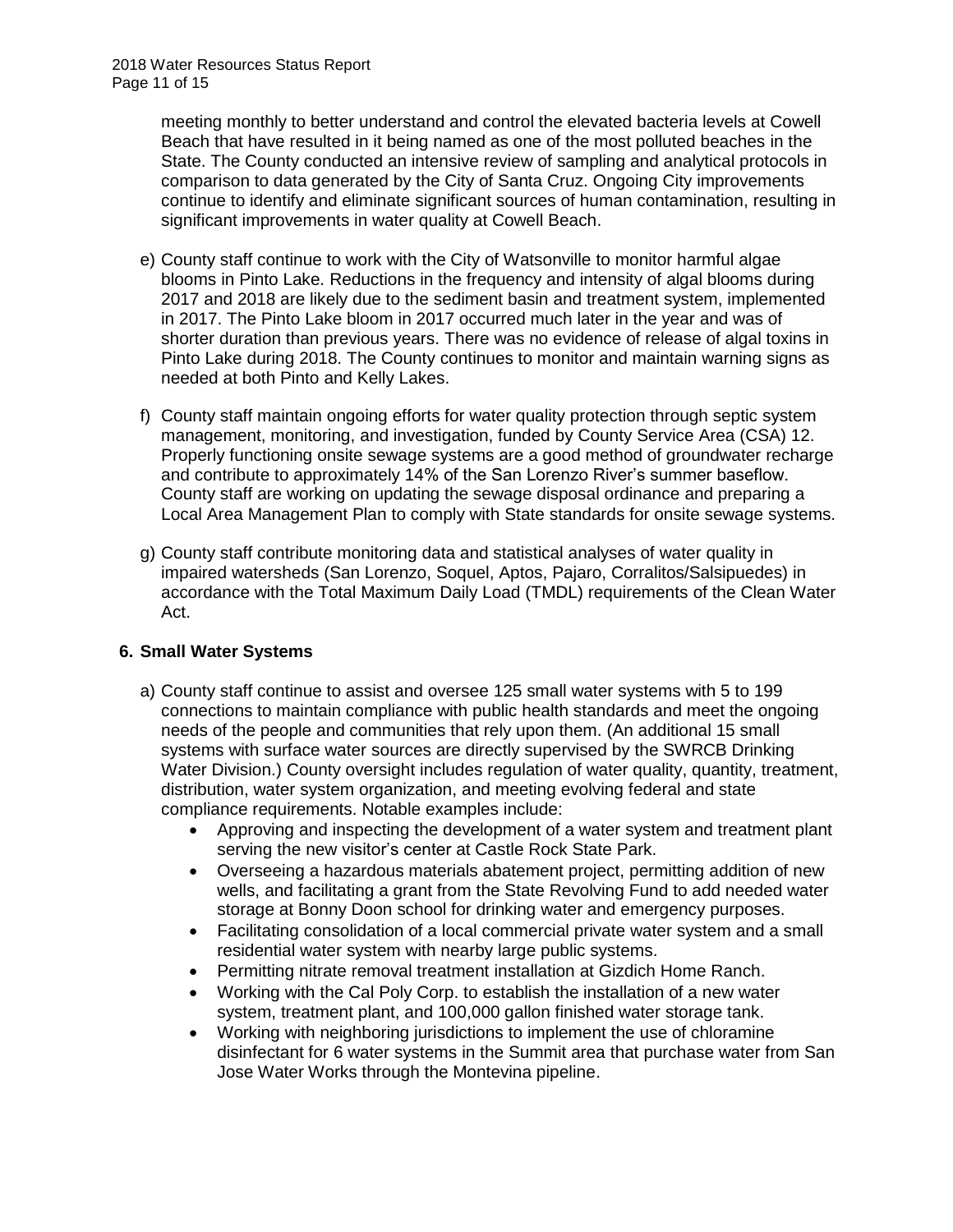- Overseeing the installation of numerous new wells for large water districts and small water systems.
- Overseeing the installation of numerous replacement storage tanks and distribution systems to prevent ongoing bacteriological water quality issues.
- Assisting with the completion of two Capital Improvement Plans for two water systems.
- Continued oversight of individual connection metering within small water systems.
- b) The Drinking Water program met and exceeded its annual evaluation goals and objectives for water system permitting and inspections established with the State Water Resources Control Board.
- c) The County is tracking water use information based on the 2015 requirements for metering and reporting of water use by all small water systems. This provides additional information for assessment of rural water use and provides the County and the water systems with tools to identify and reduce excessive water use. As a result of this new information, the calculated water use of small water systems and rural properties was reduced by 25% and 18% respectively, from previous estimates. In addition, the community systems with 15 or more connections are working on installing meters on individual connections.
- d) County staff continues to hold the Small Water Systems Forum to help build technical, managerial, and financial capacity among the small water systems within the community. Meetings topics included regulatory updates, well rehabilitation, non-profit technical assistance organizations such as the California Rural Water Association, and increased public access to water system information.
- e) Now in its third year, County staff held a workshop providing hands-on training and assistance for systems to complete their report in the State electronic annual reporting system.

| $P(1, 1)$ and $P(2, 1)$ and $P(3, 1)$ and $P(4, 1)$ and $P(5, 1)$ and $P(6, 1)$ and $P(7, 1)$ |                                           |         |                  |        |              |                 |          |
|-----------------------------------------------------------------------------------------------|-------------------------------------------|---------|------------------|--------|--------------|-----------------|----------|
|                                                                                               |                                           |         | <b>Water Use</b> | Ground | Surface      | <b>Recycled</b> |          |
| <b>Water Supplier</b>                                                                         | Connections Population acre-feet/yr water |         |                  |        | <b>Water</b> | Water           | Imported |
| Santa Cruz City Water Dept.                                                                   | 24,500                                    | 98,000  | 8,104            | 6%     | 94%          |                 |          |
| Watsonville City Water Dept                                                                   | 14,821                                    | 65,966  | 6,989            | 97%    | 3%           |                 |          |
| Soquel Creek Water Distirct                                                                   | 14,437                                    | 40,515  | 3,347            | 100%   |              |                 |          |
| San Lorenzo Valley (SLVWD)                                                                    | 7,900                                     | 25,485  | 2,092            | 41%    | 59%          |                 |          |
| <b>Scotts Valley Water Distirct</b>                                                           | 3,807                                     | 10,629  | 1,139            | 87%    |              | 13%             |          |
| <b>Central Water District</b>                                                                 | 819                                       | 2,700   | 379              | 100%   |              |                 |          |
| Big Basin Water Company                                                                       | 596                                       | 1,680   | 135              | 95%    | 5%           |                 |          |
| Mount Hermon Association                                                                      | 499                                       | 1,283   | 141              | 100%   |              |                 |          |
| Forest Lakes Mutual Water Company                                                             | 326                                       | 1,076   | 41               | 100%   |              |                 |          |
| Smaller Water Systems (5-199 conn.)                                                           | 2,340                                     | 7,157   | 1,100            | 77%    | 14%          |                 | 9%       |
| Individual Users*                                                                             | 8,000                                     | 21,000  | 2,630            | 95%    | 5%           |                 |          |
| Pajaro Agriculture (SC Co only)**                                                             |                                           |         | 22,430           | 93%    |              | 7%              |          |
| Mid- & North-County Agriculture*                                                              |                                           |         | 2,400            | 90%    | 10%          |                 |          |
| <b>Totals</b>                                                                                 | 78,045                                    | 275,491 | 50,927           | 78%    | 18%          | 4%              | 0.2%     |
| Summary of Water Source (acre-feet/year)                                                      |                                           |         |                  | 39,510 | 9,352        | 2,037           | 75       |
| Summary of Non-Agricultural Use (af/yr)                                                       |                                           |         | 26.097           | 16,985 | 9,112        | 170             | 75       |
| *Values are Estimates                                                                         |                                           |         |                  |        |              |                 |          |
| ** Ag water use on the Monterey County side of the Pajaro Basin, was 18,555 AF in 2016        |                                           |         |                  |        |              |                 |          |

#### **Table 1: Water Use in Santa Cruz County, 2018** (Data for smaller systems is from 2016)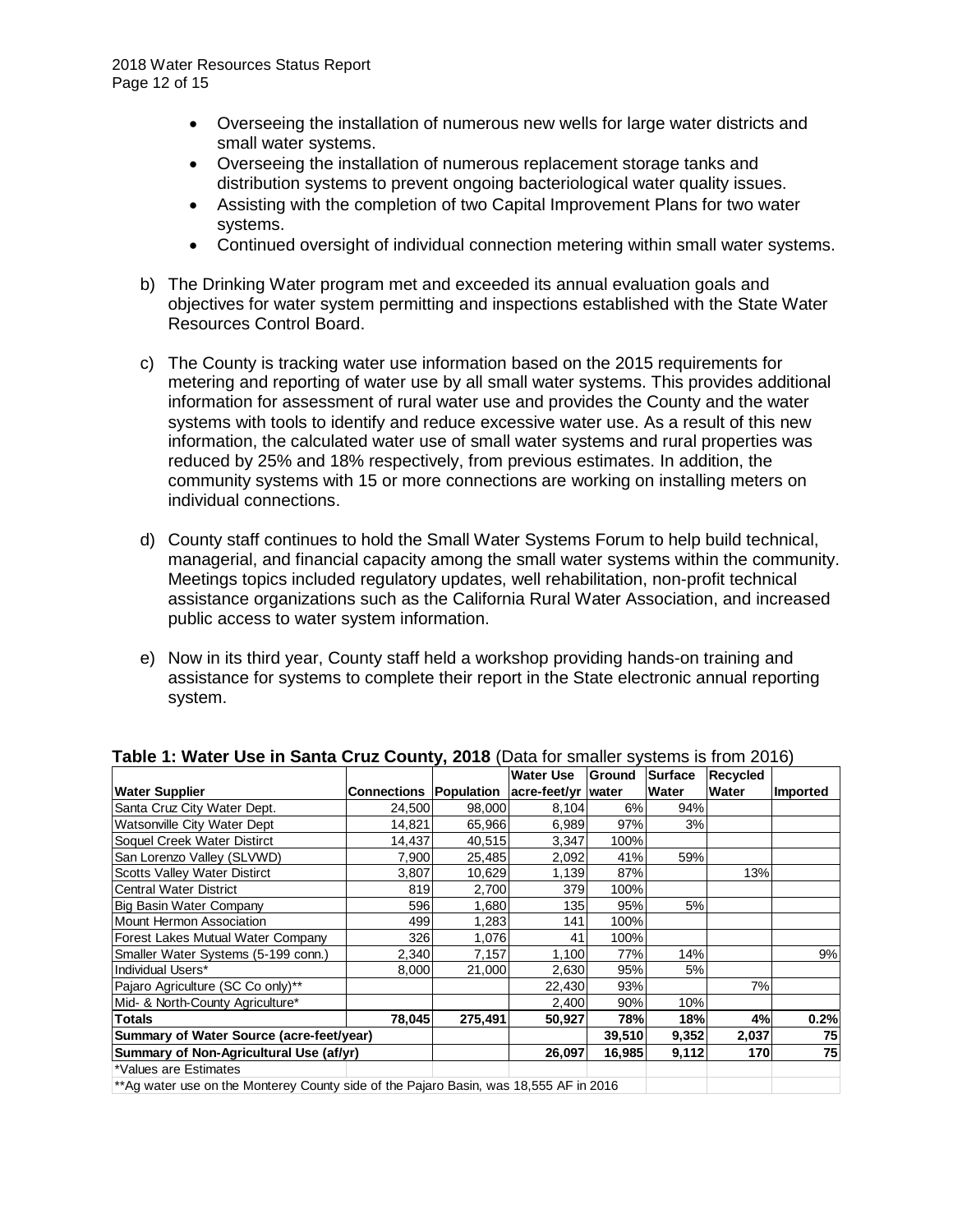





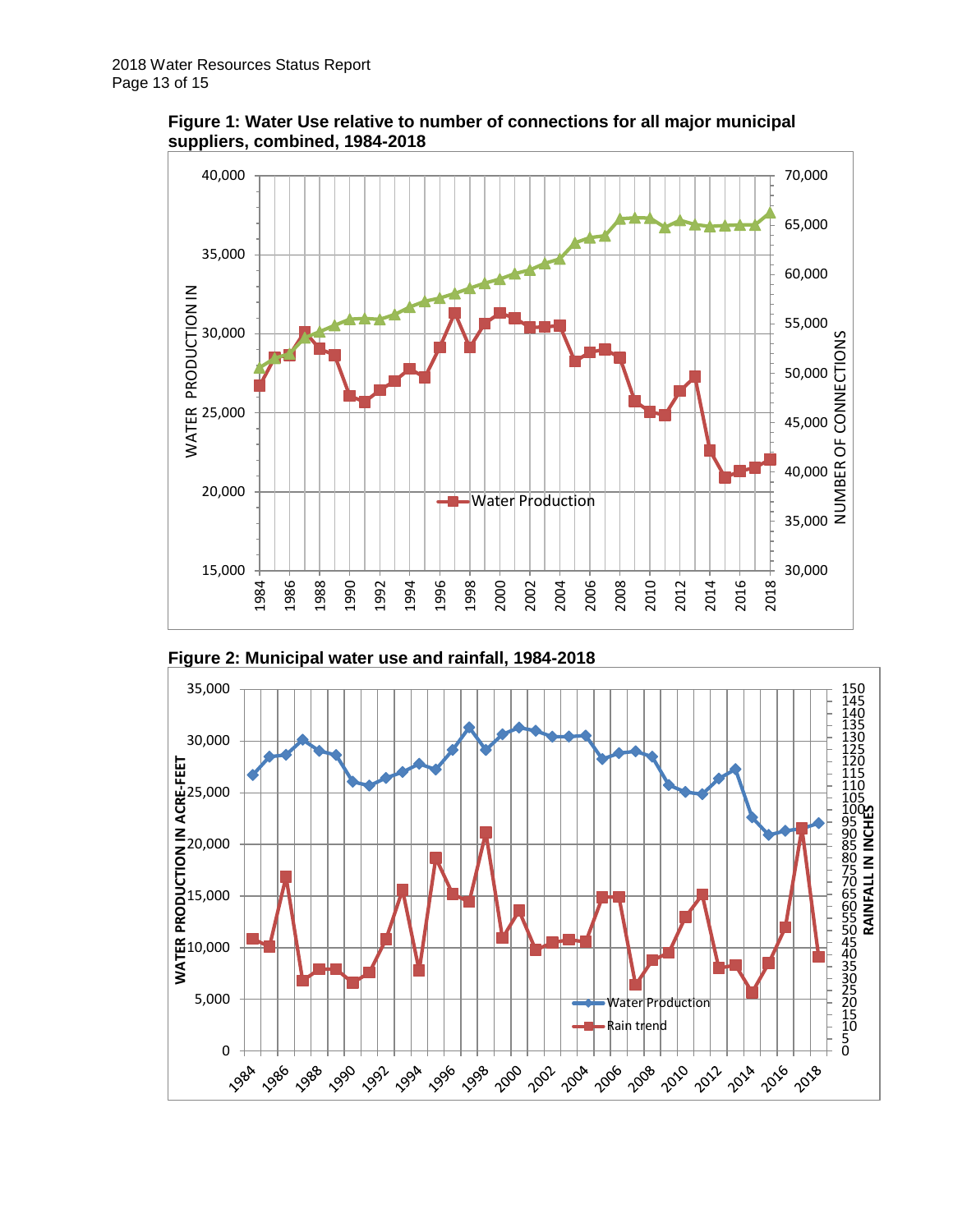

# **Figure 3: Inland Groundwater Levels, Mid-County Basin, Soquel Hills**

Groundwater Levels Twin lanes, Soquel

**Figure 4: Coastal Groundwater Levels, Mid-County Basin, Capitola, Monitoring Well SC-5A**